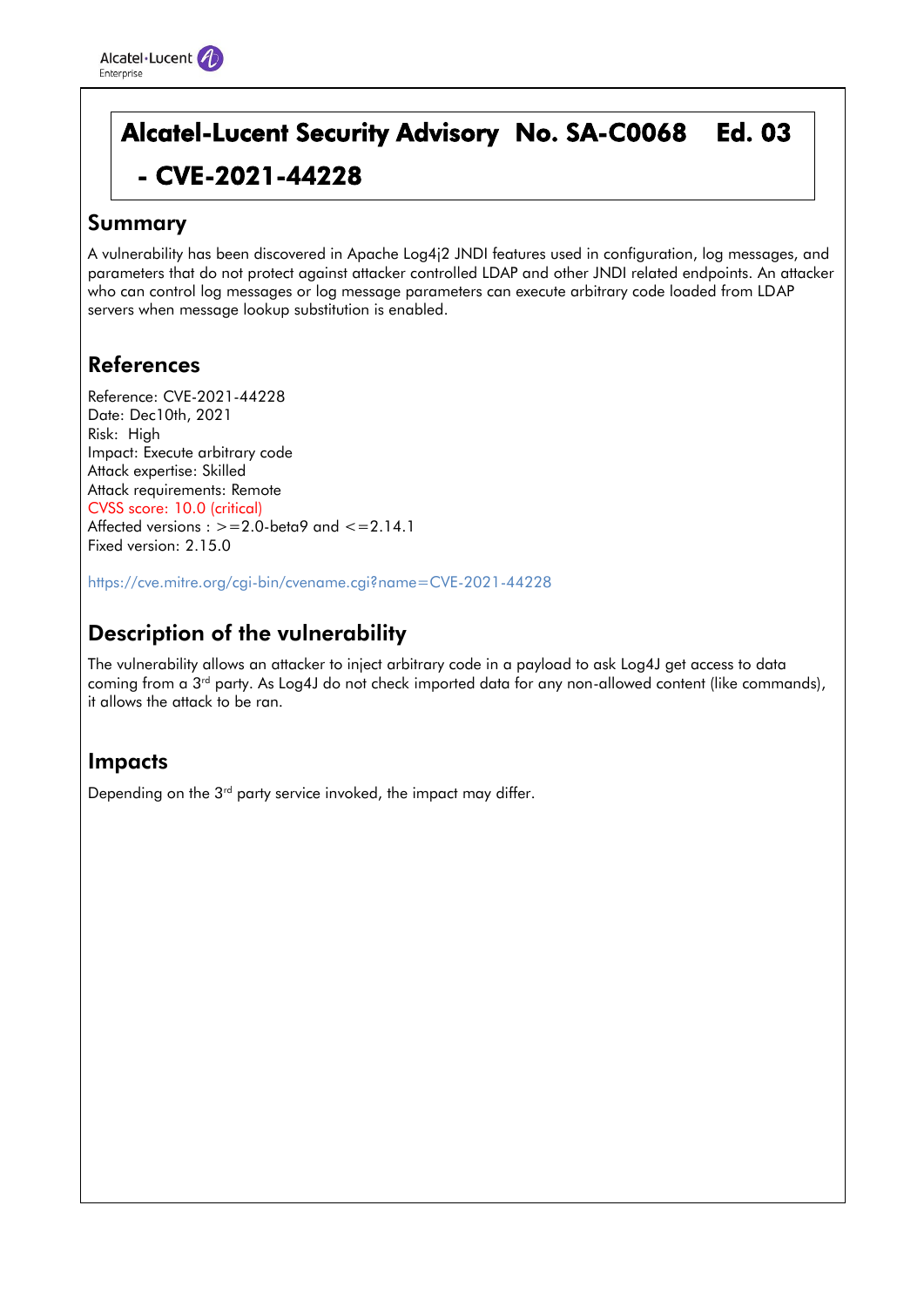# Status on Alcatel-Lucent Enterprise Communication products

List of products and releases

| <b>Product</b>                                      | Versions | Affected  | Impact | Remediation |
|-----------------------------------------------------|----------|-----------|--------|-------------|
| <b>OmniPCX Enterprise</b>                           | All      | <b>No</b> | N/A    | N/A         |
| <b>OXO Connect/ OXO</b><br><b>Connect Evolution</b> | All      | <b>No</b> | N/A    | N/A         |
| OmniVista 8770                                      | All      | <b>No</b> | N/A    | N/A         |
| <b>Cloud Connect</b>                                | All      | <b>No</b> | N/A    | N/A         |
| <b>OpenTouch</b>                                    | All      | Yes       | $\ast$ | Hotfix (1)  |
| <b>VAA</b>                                          | All      | <b>No</b> | N/A    | N/A         |
| <b>VNA</b>                                          | All      | Yes       | $\ast$ | Upgrade (2) |
| O2G                                                 | All      | <b>No</b> | N/A    | N/A         |
| <b>EDS/EPS/Pegasus</b>                              | All      | <b>No</b> | N/A    | N/A         |
| 4059/IP 4059EE                                      | All      | <b>No</b> | N/A    | N/A         |
| <b>OTEC (8770)</b>                                  | All      | <b>No</b> | N/A    | N/A         |
| <b>OTSBC</b>                                        | All      | <b>No</b> | N/A    | N/A         |
| <b>CCivr/CCS/CCA</b>                                | All      | <b>No</b> | N/A    | N/A         |
| <b>Fax Server (OTFC)</b>                            | 9.0(3)   | Yes       | $\ast$ | $\ast$      |
| <b>ENS</b>                                          | All      | No        | N/A    | N/A         |
| <b>IQ Messenger</b>                                 | All      | <b>No</b> | N/A    | N/A         |
| <b>OTNS</b>                                         | $\ast$   | $\ast$    | $\ast$ | $\ast$      |
| <b>Soft panel Manager</b>                           | All      | No        | N/A    | N/A         |
| <b>OmniPCX Record</b>                               | All      | <b>No</b> | N/A    | N/A         |
| <b>IPDSP</b>                                        | All      | No        | N/A    | N/A         |
| <b>ManageMyPhone</b>                                | All      | No        | N/A    | N/A         |
| <b>SelfCare</b>                                     | All      | No        | N/A    | N/A         |
| <b>CMMI</b>                                         | All      | No        | N/A    | N/A         |
| <b>MGS</b>                                          | All      | No        | N/A    | N/A         |
| <b>SGA</b>                                          | All      | No        | N/A    | N/A         |
| <b>AVBS</b>                                         | All      | No        | N/A    | N/A         |
| <b>CLickToConnect</b>                               | All      | No        | N/A    | N/A         |
| <b>Calendar</b>                                     | All      | No        | N/A    | N/A         |
| <b>Dispatch Console</b>                             | All      | Yes       | $\ast$ | $\ast$      |

*\* : analysis ongoing*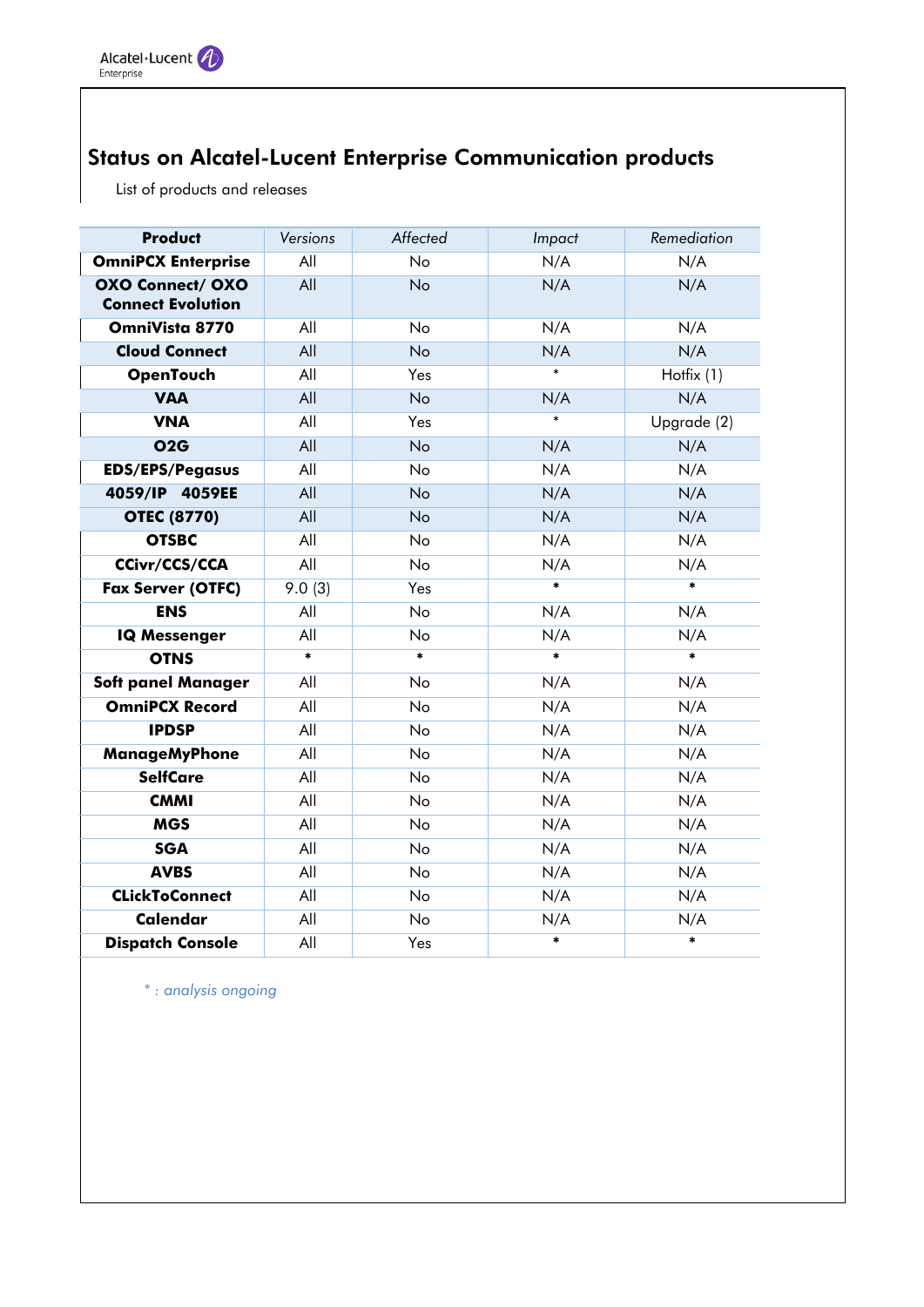# Status on Alcatel-Lucent Enterprise Network products

List of products and releases

| <b>Product</b>                                         | <b>Version</b>              | <b>Affected</b> | <b>Impact</b> | <b>Remediation</b> |
|--------------------------------------------------------|-----------------------------|-----------------|---------------|--------------------|
| <b>PALM</b>                                            | Cloud                       | No              | N/A           | N/A                |
| Subscription<br><b>Manager</b>                         | Cloud                       | No              | N/A           | N/A                |
| <b>Agnostic Data Lake</b>                              | Cloud                       | N <sub>o</sub>  | N/A           | N/A                |
| <b>Asset Tracking</b>                                  | Cloud                       | $\ast$          | $\ast$        | $\ast$             |
| <b>OV Cirrus</b>                                       | 10.1                        | Yes             | $\ast$        | $\ast$             |
| <b>OV Cirrus</b>                                       | 4.6R1                       | <b>No</b>       | N/A           | N/A                |
| <b>OV 2500</b>                                         | 4.6R1 or earlier            | <b>No</b>       | N/A           | N/A                |
| <b>Ucopia</b>                                          | All                         | No              | N/A           | N/A                |
| <b>Clearpass</b>                                       | All                         | N <sub>o</sub>  | N/A           | N/A                |
| <b>OV3600</b>                                          | All                         | <b>No</b>       | N/A           | N/A                |
| <b>LBS</b>                                             | Cloud                       | $\ast$          | $\ast$        | $\ast$             |
| <b>RAP Appliance</b>                                   | All                         | <b>No</b>       | N/A           | N/A                |
| <b>NaaS</b>                                            | Cloud                       | $\ast$          | $\ast$        | $\ast$             |
| <b>Titan SD-WAN</b>                                    | Cloud                       | <b>No</b>       | N/A           | N/A                |
| <b>OmniSwitch</b>                                      | All models except<br>OS2220 | <b>No</b>       | N/A           | N/A                |
| <b>OmniSwitch</b>                                      | OS2220                      | $\ast$          | $\ast$        | $\ast$             |
| <b>OmniAccess Stellar</b><br>АP                        | All                         | <b>No</b>       | N/A           | N/A                |
| <b>OmniAccess WLAN</b><br><b>APs &amp; Controllers</b> | All                         | No              | N/A           | N/A                |

*\* : analysis ongoing*

| <b>Product</b>     | Version                                                                    | Affected | Impact | Remediation |
|--------------------|----------------------------------------------------------------------------|----------|--------|-------------|
| Aruba product line | See: http://www.arubanetworks.com/support-services/security-<br>bulletins/ |          |        |             |
|                    |                                                                            |          |        |             |

# Status on Alcatel-Lucent Enterprise Cloud products

List of products and releases

| <b>Product</b>                             | Version                                                             | Affected | Impact | Remediation |  |
|--------------------------------------------|---------------------------------------------------------------------|----------|--------|-------------|--|
| <b>Rainbow</b><br>UCaaS/CPaaS/Edge/HDS/Hub | All                                                                 | No.      | N/A    | N/A         |  |
| <b>Rainbow Office</b>                      | https://www.ringcentral.com/trust-center/security-<br>bulletin.html |          |        |             |  |
|                                            |                                                                     |          |        |             |  |
|                                            |                                                                     |          |        |             |  |